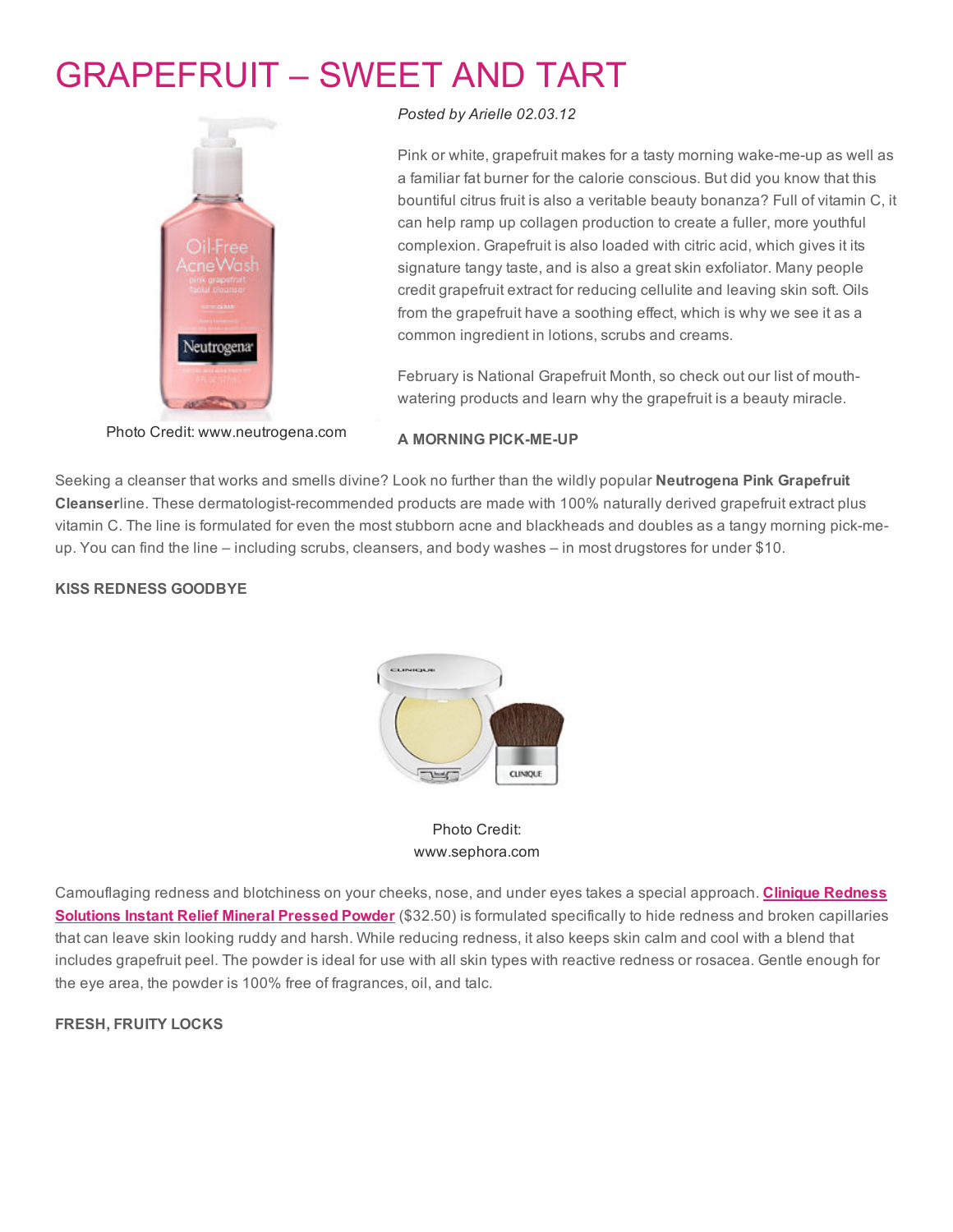

Photo Credit: www.sephora.com

Soy [Shampoo](http://rstyle.me/e4d9wwhmde) (\$26) by Fresh is a deliciously citrus-scented, moisture-locking shampoo perfect for all hair types. When used daily, it prevents breakage, and its strengthening soy proteins maximize elasticity for healthy, shiny, strong hair. The grapefruit, orange, and mango scent is sure to make you fall in love.

# A POPPY PERFUME



Photo Credit: www.sephora.com

While Coach is known by fashionistas everywhere for their on-trend handbags, their Poppy Flower Eau de [Parfum](http://rstyle.me/e4ct3qhmde) (\$65) fragrance is also getting rave reviews. The scent's happy and fun personality features sparkling top notes of grapefruit, wet ivy, and mandarin. It is also feminine and vibrantly romantic, with notes of jasmine petals, water lily, and rose. Perfect for the girlie girl in all of us, Poppy Flower is great for a Valentine's date night or a fresh change as spring blooms and winter vanishes.

## SENSITIVE SKIN, REJOICE

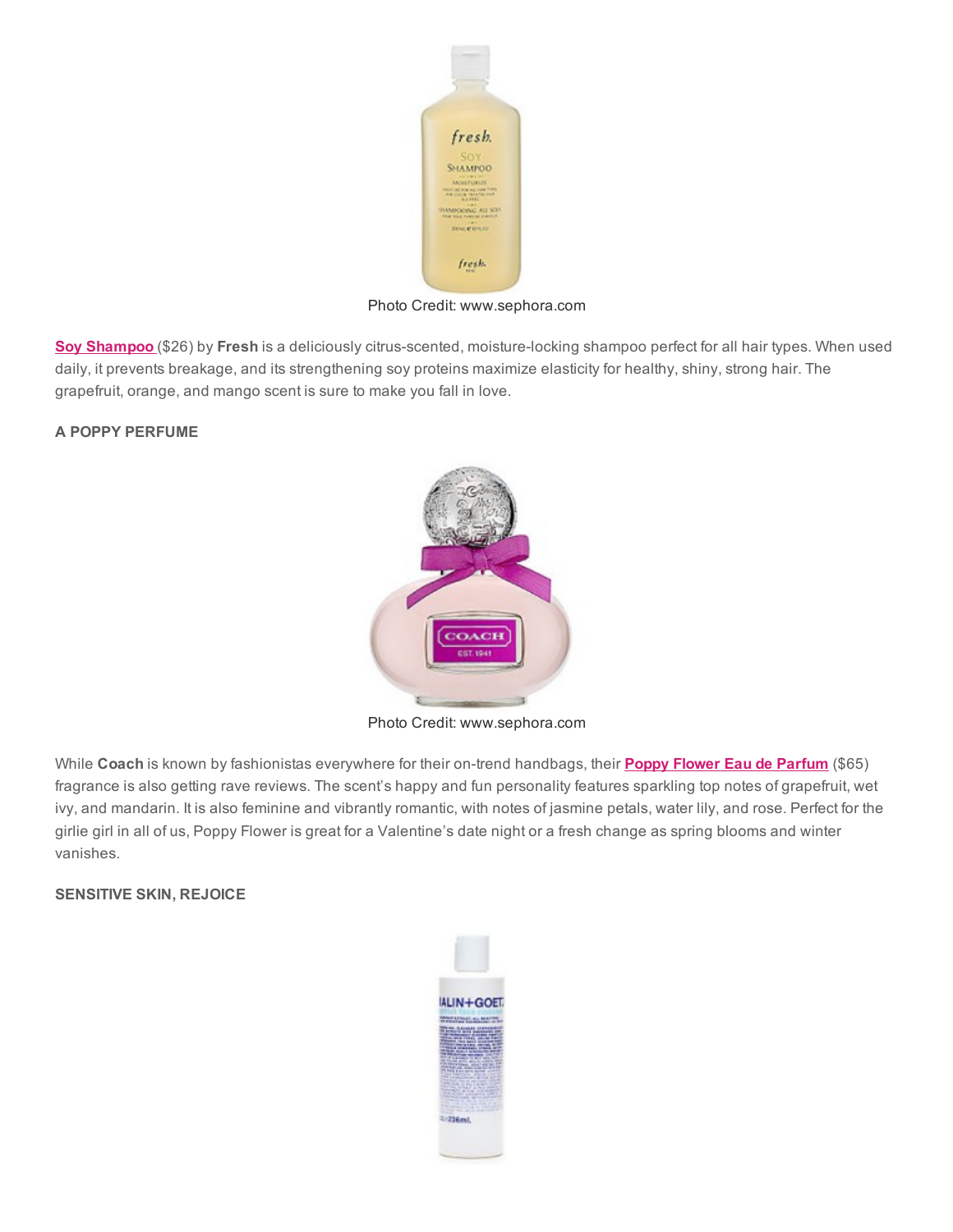Malin + Goetz has created the perfect cleansing blend for sensitive skin, which is also good for most other skin types. Their**[Grapefruit](http://rstyle.me/bumxz2hmde) Face Cleanser** (\$30) gently purifies, hydrates, and balances out skin when used daily. The best part is this cleanser is free of harsh chemicals, dyes, and detergents to get skin looking its best in a natural way.

# ADD SOME ANTIOXIDANTS TO YOUR SHOWER



Photo Credit: www.drugstore.com

If your morning shower needs a bit of a boost, look no further than the **[Grapefruit](http://rstyle.me/gf254hmde) Purifying Shower Gel** (\$30) by June Jacobs Spa Collection. This refreshing blend of grapefruit, white, red and green tea extracts, combined with goji berry, pomegranate, and grape seed extracts will nourish skin, protect it from environmental toxins, and combat visible signs of premature aging.

SOOTHE DELICATE SKIN



Photo Credit: www.drugstore.com

After your refreshing shower, add EO Grapefruit and Mint Body Lotion (\$7.49) your normal moisturizing routine. This body lotion is nourishing, applies easily, and is quickly absorbed leaving skin smooth and soft. The gentle formula hydrates and soothes even the most delicate skin. This lotion is perfect for dry winter skin and for revitalizing warm summer skin, making it ideal for your skincare repertoire at any time of the year.

# A DAISY FOR YOUR THOUGHTS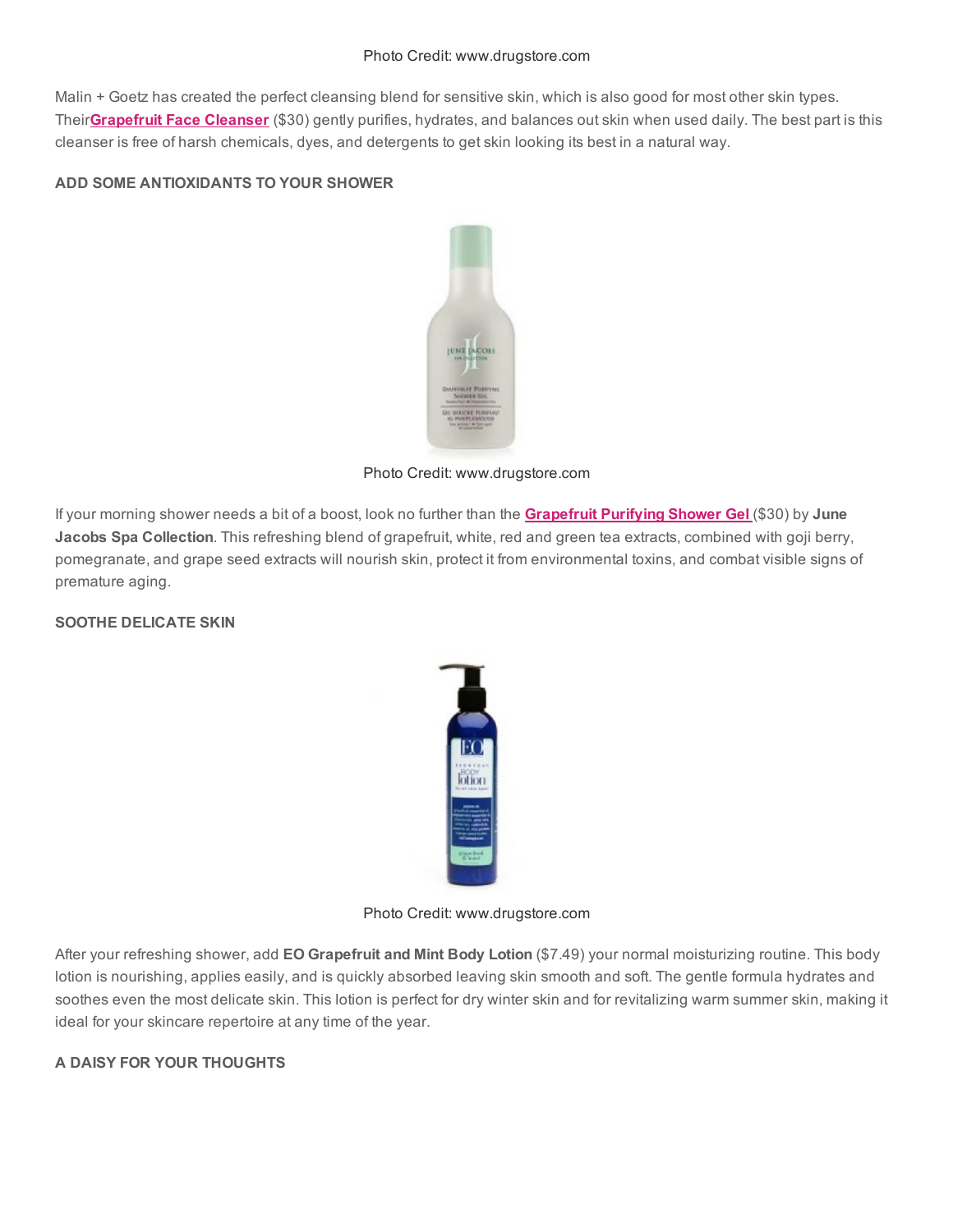

Photo Credit: www.sephora.com

Fall in love all over again with this latest concentration of **[Daisy](http://rstyle.me/e4di48hmde)** from designer Marc Jacobs. The Daisy Eau de Parfum (\$75) is a little floral and a little spicy with notes of strawberry, violet leaves, ruby red grapefruit, gardenia, violet petals, jasmine petals, musk, vanilla, and white woods. Just like Marc's fashions, the scent is sophisticated with a touch of whimsy.

# A GRAPEFRUIT SKY



Photo Credit: www.drugstore.com

Work up a rich lather with the Giovanni Cleanse Body Wash (\$10.99) in Grapefruit Sky. This luxurious body wash smells fantastic and leaves skin feeling baby soft, all while being a great natural alternative to cleansers loaded with chemicals. It's non-irritating and is gentle enough for all skin types, and its foamy texture and sweet scent will make it your go-to body wash.

## CANDLE IN THE WIND



Photo Credit: www.sephora.com

After a long week, there's nothing better than getting into a hot bubble bath and lighting a candle, [particularly](http://rstyle.me/vxqdhmde) the Tocca Cleopatra (\$38) candle. Its grapefruit and cucumber scent will give your bathroom a clean, fruity scent that will both